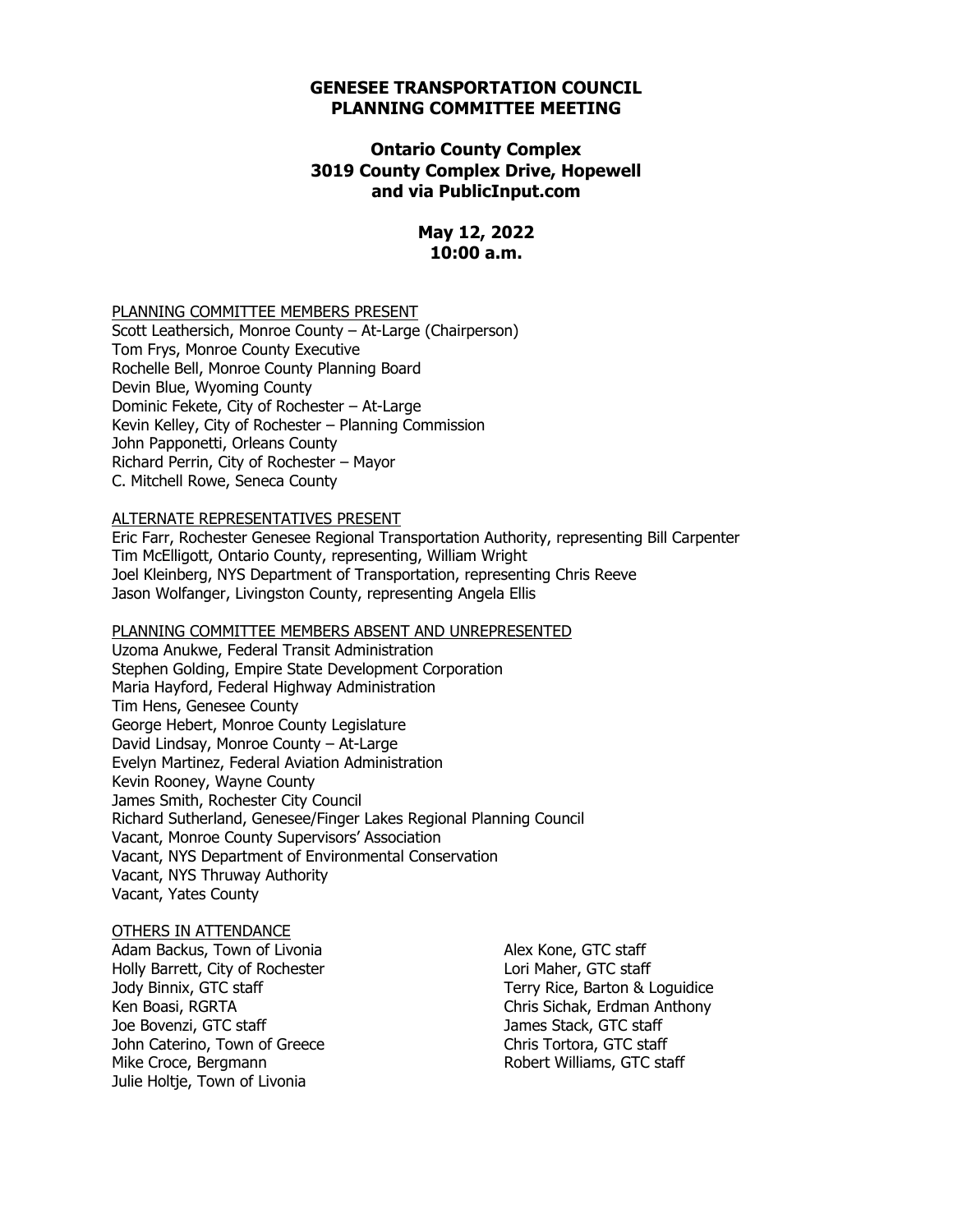### **1. Call to Order & Introductions**

Scott Leathersich, Planning Committee Chairperson, called the meeting to order at 10:02 a.m. Alex Kone conducted a roll call of Committee members and alternates. The names of other attendees were captured from meeting login information.

#### **2. Public Forum**

Nobody from the public spoke during the Public Forum.

## **3. Approval of Minutes**

**Tom Frys moved to approve the minutes from the February 10, 2022 Planning Committee meeting; Tim McElligott seconded the motion. The motion passed unopposed.** 

#### **4. Announcements and Old Business**

James Stack announced the following updated designations to the Planning Committee:

• Richard Sutherland, Genesee/Finger Lakes Regional Planning Council has been designated as a member of the Planning Committee.

## **5. Action Items**

## **a) Unified Planning Work Program (UPWP)**

- 1. Action concerning consideration of **UPWP Project Scopes of Work** Scott Leathersich suggested grouping Items 5.a.1.a through 5.a.1.d into a single action. No Member or Alternate objected.
	- a. Task 6216 City of Rochester Downtown Sign Assessment

Joe Bovenzi presented the Scope of Work for this project. He reported that the objective of this study is look at the existing signage for I-490, the Inner Loop, and NYS Touring Routes through downtown Rochester, specifically Routes 15, 15A, 31, 33, 33A, 96, 383, and Bicycle Route 5. In recent years, the downtown area has undergone several projects that have altered traffic patterns so NYSDOT, the City of Rochester, and Monroe County DOT are interested in looking at to reevaluate the existing signage to improve wayfinding and accessibility within the downtown core. He noted the project participants will include NYSDOT-Region 4, Monroe County DOT, the City of Rochester, RGRTA, NYS Police, and Monroe County Sheriff.

The first task will be to develop an inventory of current conditions. This will include identifying the location of current signs, gaps in sign coverage, and major traffic generators. The task will include an analysis of the proposed Inner Loop North alignment. The second task will be a needs assessment, which will identify concerns in the project area, including outdated and missing signs and signs that should be relocated based on anticipated development projects. The third task will be to develop recommendations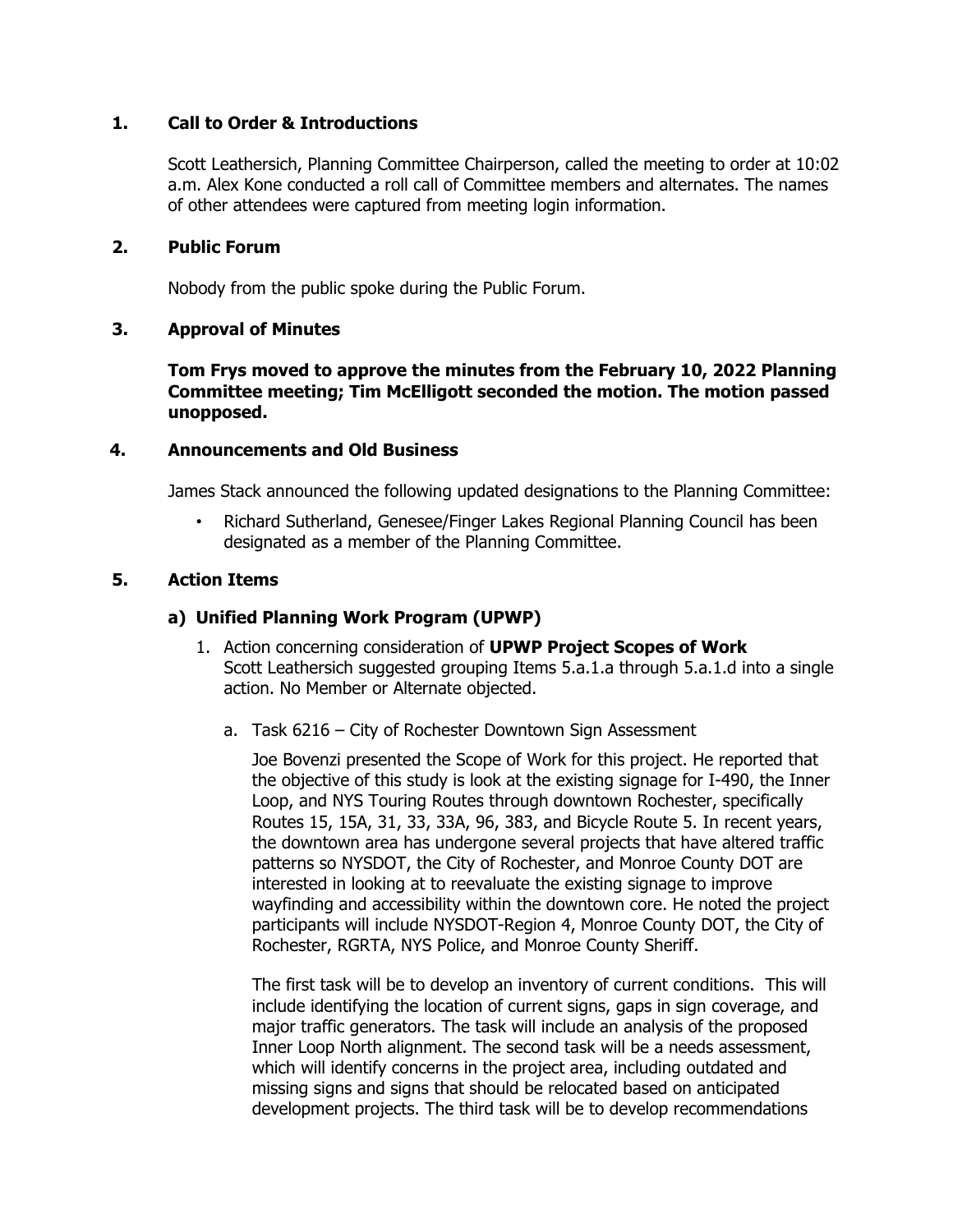that will include identifying where signs leading traffic from major generators to I-490 should be installed, what routes will remain signed, and any changes in sign placement to account for new and upcoming projects. The findings of these tasks will be presented to the steering committee in technical memoranda, which will be combined to create a draft and final report for steering committee review.

#### b. Task 6632 – Canal Ponds Business Park Connectivity Study

John Caterino, Town of Greece, presented the Scope of Work for this project. He reported that the objective of this study is for the Town of Greece, in partnership with the Town of Gates, to develop a connectivity plan for the Canal Ponds Business Park, with special consideration given to the Park's connection with Lexington Avenue. The project area encompasses both the Canal Ponds Business Park and Northampton Landing, as well as the lands west of the interchange of New York State Route 390 and Lexington Avenue. He provided context of current and potential development at the Canal Ponds Business Park and Northampton Landing on the southern bank of the Erie Canal

Much of Northampton Landing is still available for development but lacks logical connectivity with the adjoining expressway. In order to access Route 390 at Lexington Avenue, a motorist must travel a circuitous route through Canal Ponds to Bellwood drive, which ends in a T intersection with Lexington Avenue near the 390 expressway. Less than 500 feet from the interchange is the 150-unit Gateway Landing apartment development, which currently uses an informal gravel shortcut to Bellwood drive through privately owned commercial properties to the north. This gravel road is intended only for emergency vehicles.

John provided background on previous attempts to address the lack of direct access to Route 390. In the early 1990s Lexington Avenue was proposed to be extended west of Route 390, including a new cloverleaf ramp configuration connecting the road extension to Route 390 southbound. In 2003, the Lexington Avenue Extension Study, proposed an ambitious plan that would forgo connecting to Canal Landing Boulevard and instead turn straight west via a new bridge across the Erie Canal to form a four-way intersection with Long Pond Road and Gates Townline Road.

These improvements in all other various forms have proven, costly and infeasible. As the last parcels of canal ponds are developed. There's a need to identify a plan for access to the interchange. Additionally, Eastman Business Park located immediately to the east of the project area has witnessed a resurgence and industrial development. The area east of Route 390 is well served by Lexington Avenue and the Route 390 Interchange. This area is quickly approaching buildout and growth at Canal Ponds Business Park has suffered, due to the lack of sufficient highway access, even though the remaining undeveloped land is very close to the Lexington Avenue Interchange. Thus, substantial acreage remains in limbo.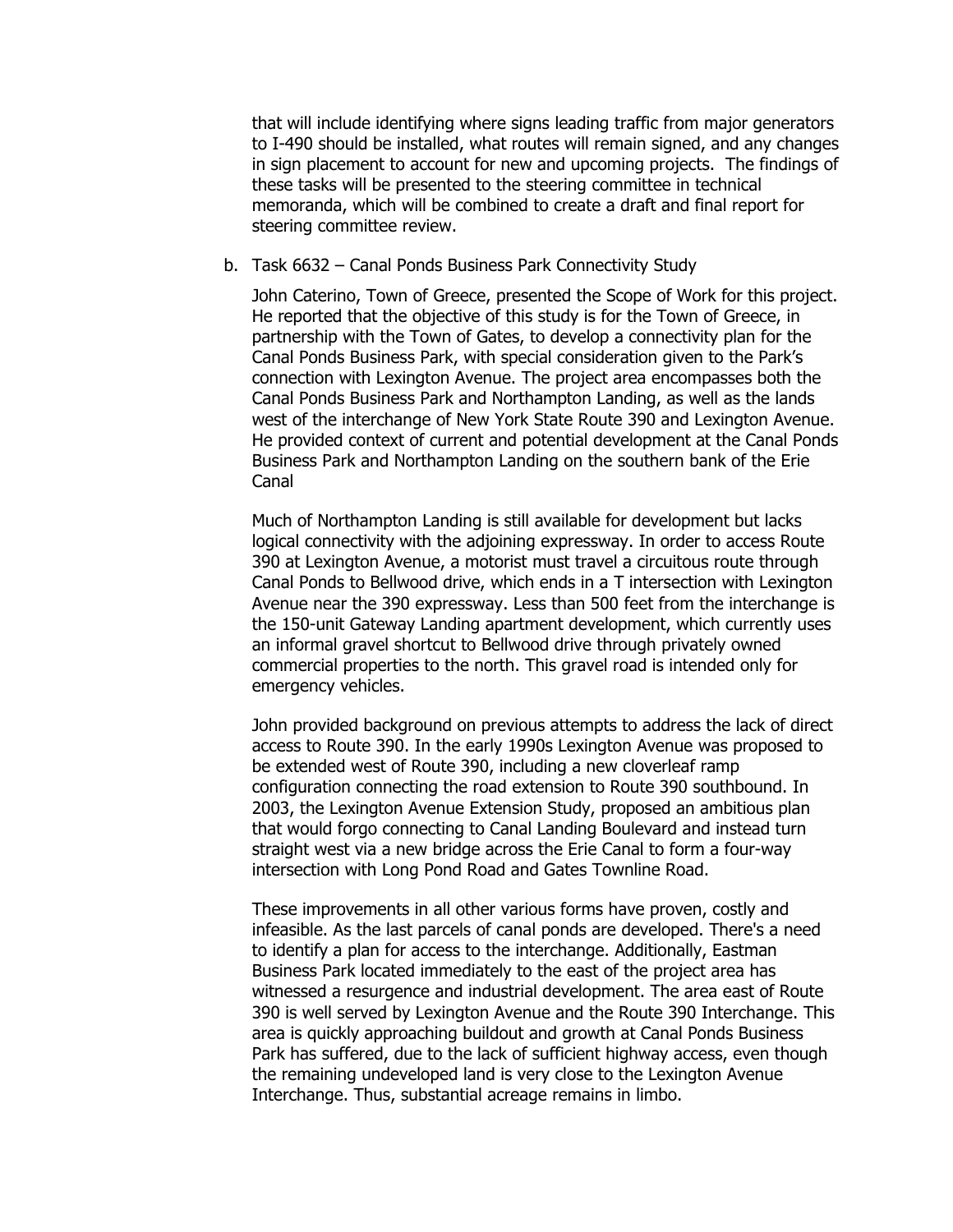Given the residential and hotel amenities with the study area, there is also a need to review bicycle and pedestrian accommodations, along with public access to the Erie Canal for recreational purposes by both residents and workers. Some of the best opportunity for industrial growth will lie to the west of Canal Ponds Business Park in Northampton Landing. These areas represent opportunities for future investment and job growth. However, the recommendations of the 1993 traffic improvement phasing plan and the 2003 Lexington Avenue Extension Study are outdated cost prohibitive and no longer feasible. A comprehensive review of the transportation system, serving both Canal Ponds Business Park and Northampton Landing needs to be undertaken with special consideration given to providing sufficient access to Lexington Avenue via Route 390.

Scott Leathersich asked if the study was intended to supersede the 2003 Lexington Avenue Study.

John answered in the affirmative. At this point, the recommendations in the 2003 Lexington Avenue study, especially the Erie Canal crossing, are not feasible anymore especially from financial standpoint.

c. Task 7578 – Lakeville Corridor Strategic Plan

Adam Backus and Julie Holtje from the Town of Livonia presented the Scope of Work for this project. They discussed the background and need for the project, which is to develop a strategic plan for the US Route 20A corridor from West Lake Road to East Lake Road in the Town of Livonia. The corridor is about 1.3 miles long. The project area includes the hamlet of Lakeville, which is approximately 0.7 square miles and is located at the northern end of Conesus Lake.

Specific issues that this project will address include improving access management, expanding sidewalk availability, mitigating stormwater runoff on private properties, and protecting drinking water quality on Conesus Lake. The town has a comprehensive plan for the Lakeville hamlet area, but implementation of any development proposals based on this plan is blocked because there is not capacity for NYSDOT to allow any additional stormwater system access.

A steering committee of local representatives will be formed to oversee work on the project. A consultant will be engaged to handle the technical work. The scope of work is to develop an inventory of current conditions, identify a vision statement and associated needs assessment to guide future development in the project area, develop a corridor management plan, prepare a draft report, and update the draft report to complete a final report based on steering committee feedback. The corridor management plan will focus on access management, stormwater mitigation, the transportation/ land-use connection, public transportation availability, active transportation improvements, complete street amenities, and enhanced flood resiliency for the project area. Important topics that will be addressed are stormwater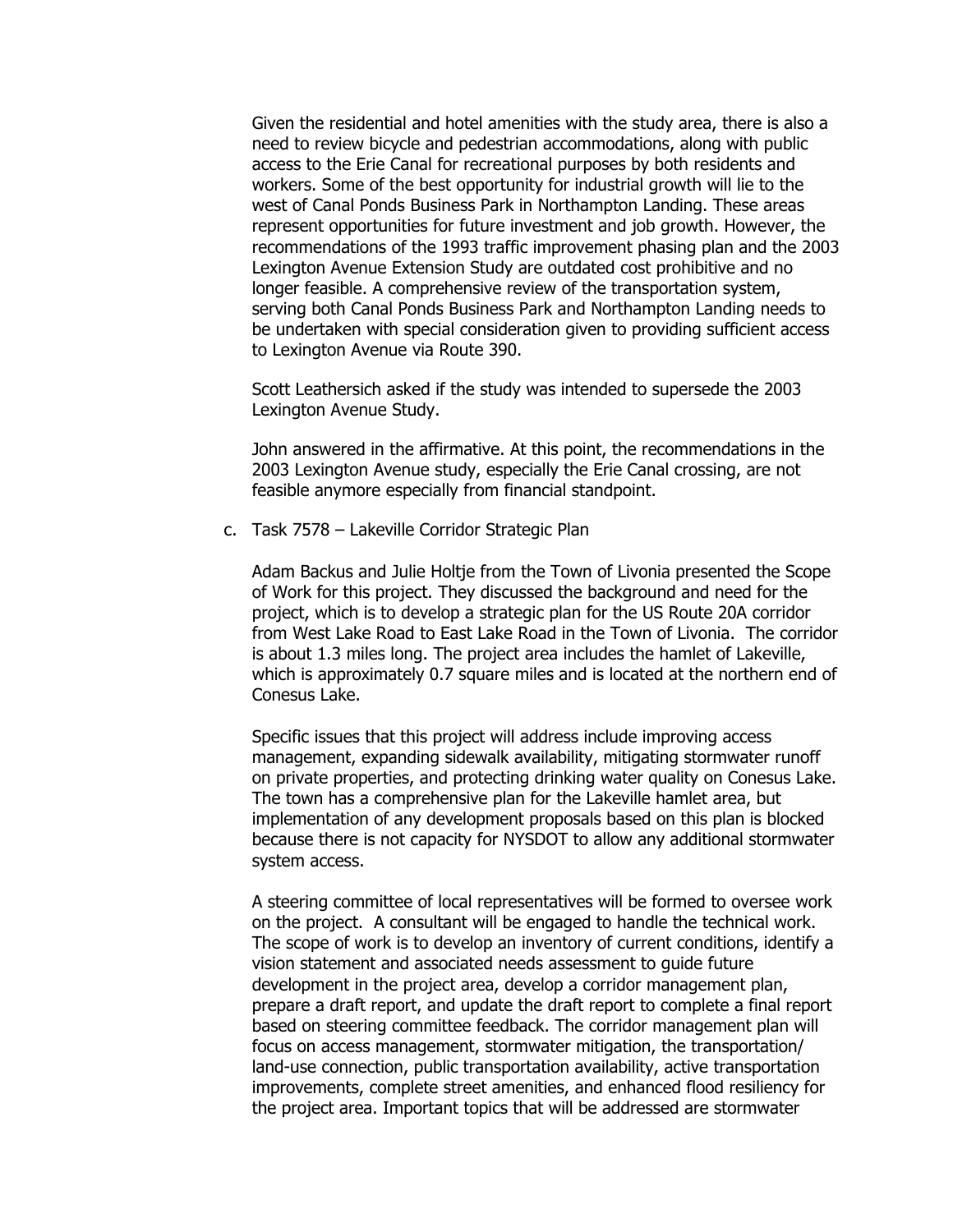management, specifically mitigating the impacts of stormwater runoff on private properties, and water quality protection for Conesus Lake because the lake provides drinking water to nearby communities.

Jim noted that the Town already has funds set aside for sidewalk improvements and that this study will explore implementation through the PROTECT program. There is a commitment from the community to fund improvements.

#### a. Task 8544 – Rural On Demand Transit Study

Ken Boasi, RGRTA, presented the Scope of Work for this project. RTS is currently examining Villages within the regional operations in a similar study, which is slated for completion later this year. This study will focus on rural areas not included in the Village study that may benefit from a technologydriven point-to-point bus service. Any future services in the regional operations would be based upon RTS On Demand (Monroe County) services. Rural areas already have demand response transportation, but trip booking is currently a manual process and zones are not considered beyond county boundaries.

Tasks include the formation of a project advisory committee, creation of an RFP, and review of a public participation plan before proceeding into technical analysis. The chosen consultant will conduct an analysis of current transit service offerings in rural areas, provide recommendations for each municipality within those areas related to changes to current transit and diala-ride services, and develop a report including narrative that describes the study process and conclusions.

Jim noted that RTS Connect has only been operational for one year but has already yet ridership projections for several years out. RGRTA is already pursuing the acquisition of new vehicles to expand the capacity of the service.

Tom Frys asked if new drivers would be needed. Ken responded that the upcoming study will explore that question and provide the answer. RGRTA has been facilitating the addition of drivers not necessarily qualified to drive larger RTS buses and vans may become the vehicle of choice for rural transit service.

### **Richard Perrin moved to approve the UPWP Scopes of Work for Tasks 6216, 6632, 7578, and 8544; Joel Kleinberg seconded the motion. The motion passed unopposed.**

2. Recommendation to the GTC Board concerning **accepting reports as evidence of UPWP Tasks**

Scott Leathersich suggested grouping Items 5.a.2.a through 5.a.2.c into a single action. No Member or Alternate objected.

a. **Beh Industrial Park Traffic Optimization Study** (UPWP Task (7705) / Proposed Council Resolution 22-14 (Town of Ontario)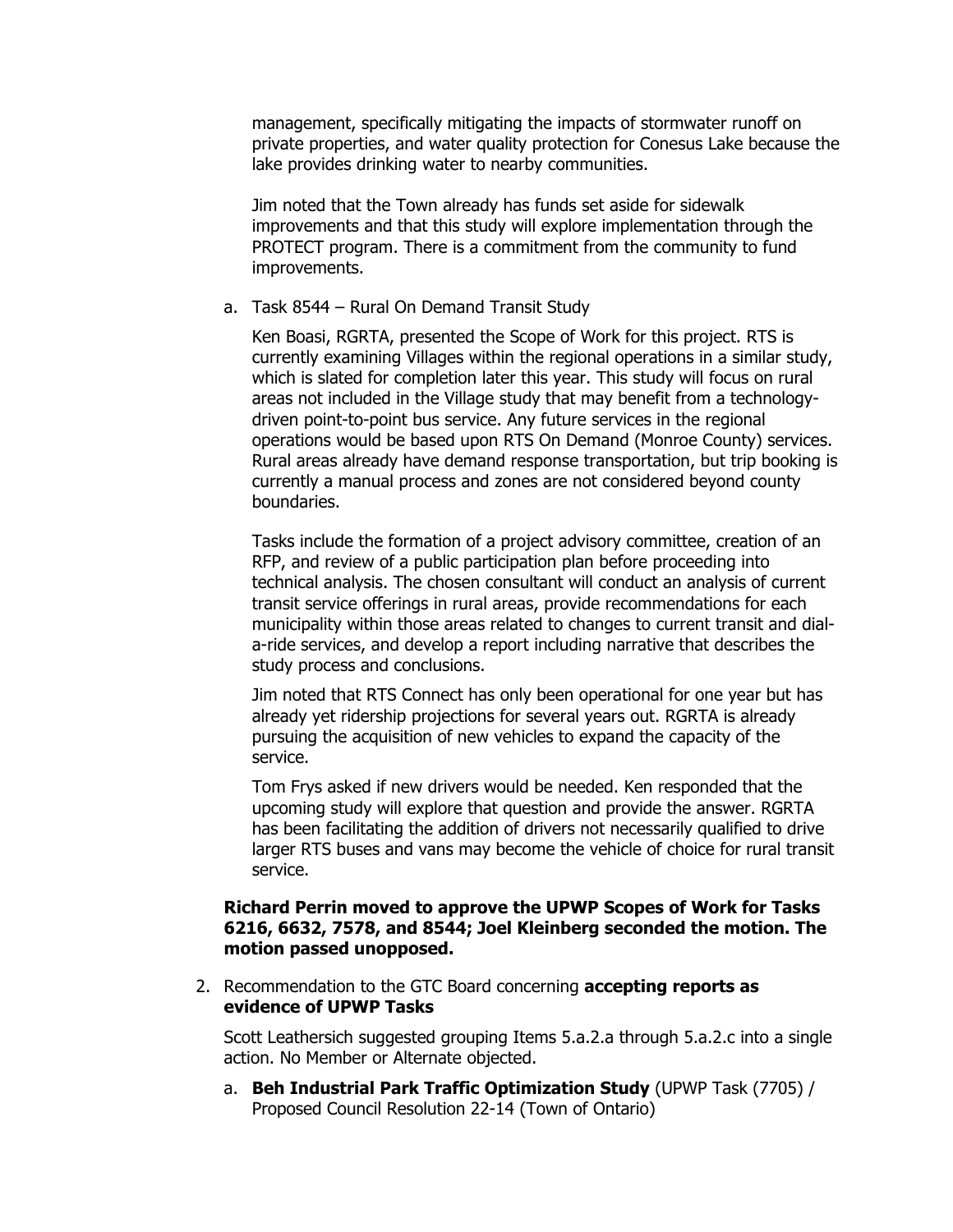Jody Binnix, stated that Adam Cummings, from the Town of Ontario, is unable to be here today. Jody then passed along comments that Adam prepared thanking the committee for the opportunity to pursue this study and presented the project on behalf of the Town.

The purpose of the study was to develop a plan to support the continued growth and development of the Beh Industrial Park by identifying and evaluating alternatives for enhancing traffic safety and circulation, with an emphasis on goods movement, within and around the park. The aim of the study is to improve the current conditions at the Route 104 and Dean Parkway intersection and to explore alternative routes to access the industrial park.

Beh Industrial Park is growing. As part of the study, the consultant team met with the business owners to discuss future expansion plans. Traffic operations analyses were run for the peak periods during the year 2026, when the expansion plans are set to commence. Two scenarios were run, a background scenario with modest growth and a full development scenario taking into account the expansion plans listed on the slide along with the background growth.

A series of improvements to Route 104 and the Dean Parkway intersection were proposed, and modeled using the traffic analysis software, to help improve the overall level of service. As part of an upcoming capital project along Route 104, NYSDOT is planning on installing pedestrian signals, crosswalks, and sidewalk pads, as well as new traffic signals that will include mast arms and high visibility back plates along all five intersections reviewed as part of this report. Additionally, NYSDOT will be lengthening the Route 104 eastbound left turn lane into Dean Parkway. A new access road along County Line Road was also proposed. Homeowners along County Line Road were notified by a direct mailer of public input opportunities to comment on this alternative. This access road would alleviate traffic congestion at the Route 104 and Dean Parkway intersection by providing a second point of access and improve access to properties and potential developable land in the western portion of the Beh Industrial Park.

b. **Ramp Reconfiguration Study** (UPWP Task (7952) / Proposed Council Resolution 22-15 (GTC staff on behalf of NYSDOT)

Joe Bovenzi presented the Executive Summary of the report. He explained that the study purpose was to assess the current ramp configuration at two interchanges (I-490/I-590/NYS Route 590 and NYS Route 590/NYS Route 104) with the intent of investigating lane configuration alternatives that address safety, efficiency, and congestion issues at those interchanges. A steering committee with representatives from New York State Department of Transportation-Region 4, Monroe County Department of Transportation, the City of Rochester, the towns of Brighton, Pittsford, Penfield, Irondequoit, and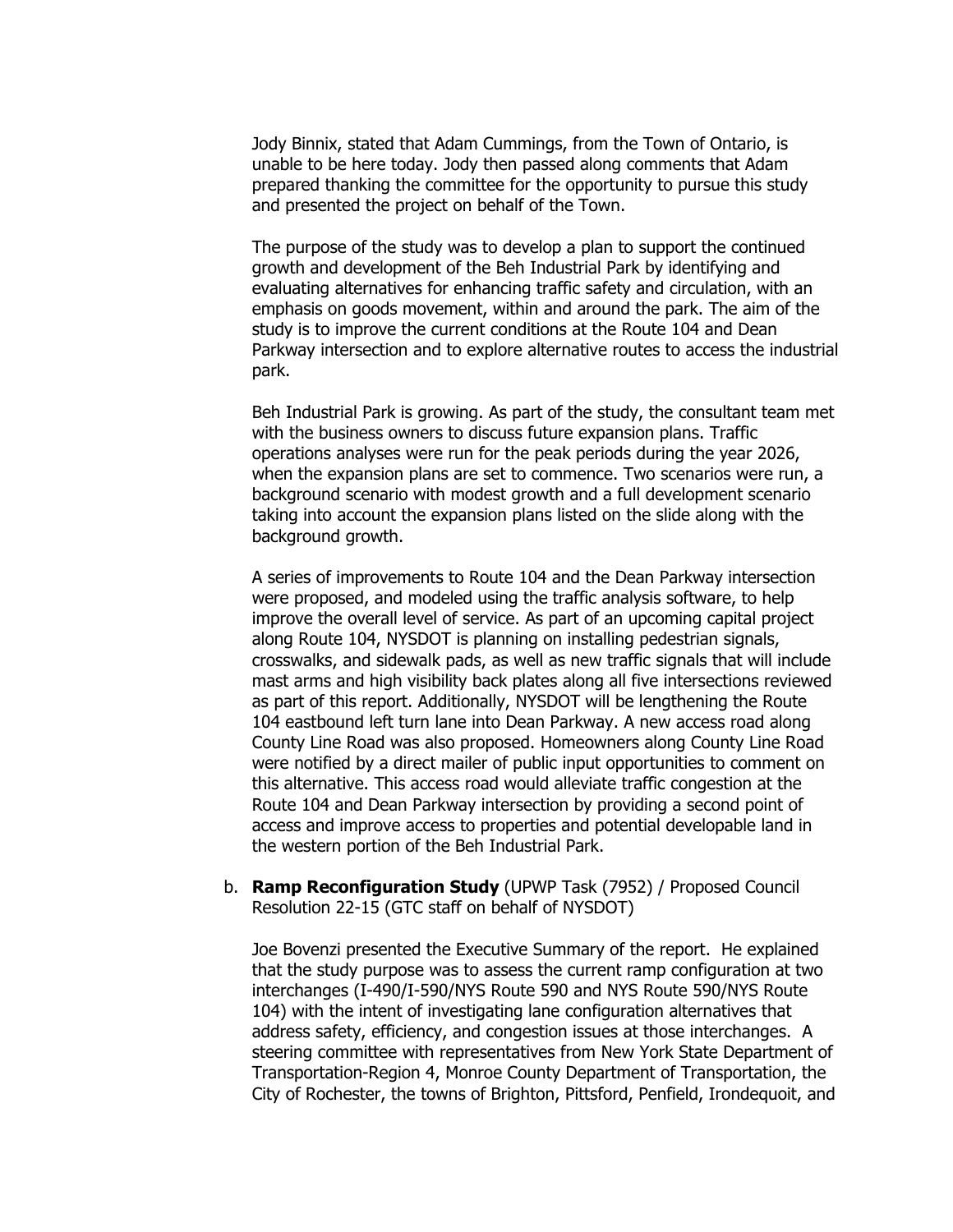Webster, and Genesee Transportation Council staff oversaw work on this project. The consultant team was Bergmann Associates as the lead consultant with GTS Consulting and Lu Engineers as the subconsultants.

The project development process followed four basic steps: develop an existing conditions inventory, assess needs at each interchange, examine potential design concepts, and identify topics for future study and design.

The inventory process included collecting information on traffic operations, including safety and volume data; infrastructure layout and condition, including lane geometry, bridges and ramps, noise barriers, drainage, lighting, signage, and Intelligent Transportation System elements; and travel time reliability data, which was obtained from INRIX. Two growth scenarios were identified, both with a design year of 2051 (20 years out from estimated completion in 2031). The Low Growth scenario was a 0.25% annual traffic growth rate, while the Normal Growth scenario was a 0.50% annual traffic growth rate.

The needs assessment identified five main areas of concern. Four areas of concern were at the I-490/I-590/NYS Route 590 interchange. These concerns include:

- 1. The merge of traffic on I-590 eastbound heading to I-590 southbound and NYS Route 590 northbound with traffic exiting at Winton Road.
- 2. The ramp from I-490 westbound to I-590 southbound carries more traffic than the ramp from I-490 eastbound to I-590 southbound. However, traffic from I-490 eastbound to I-590 southbound has a dedicated lane, while traffic from I-490 westbound must merge with through traffic on I-590 southbound.
- 3. Congestion issues during weekday morning peak periods contribute to a pattern of rear-end crashes on NYS Route 590 southbound approaching the I-490 interchange.
- 4. Weaving and potential safety issues for traffic on NYS Route 590 northbound between the ramp leading from I-490 westbound to NYS Route 590 northbound and the off ramp to Blossom Road from NYS Route 590 northbound.

One area of concern was at the NYS Route 104/NYS Route 590 interchange:

1. Weaving area for traffic on NYS Route 590 northbound exiting to NYS Route 104 eastbound and westbound; traffic tends to favor the right lanes and this leads to congestion and crashes during peak periods.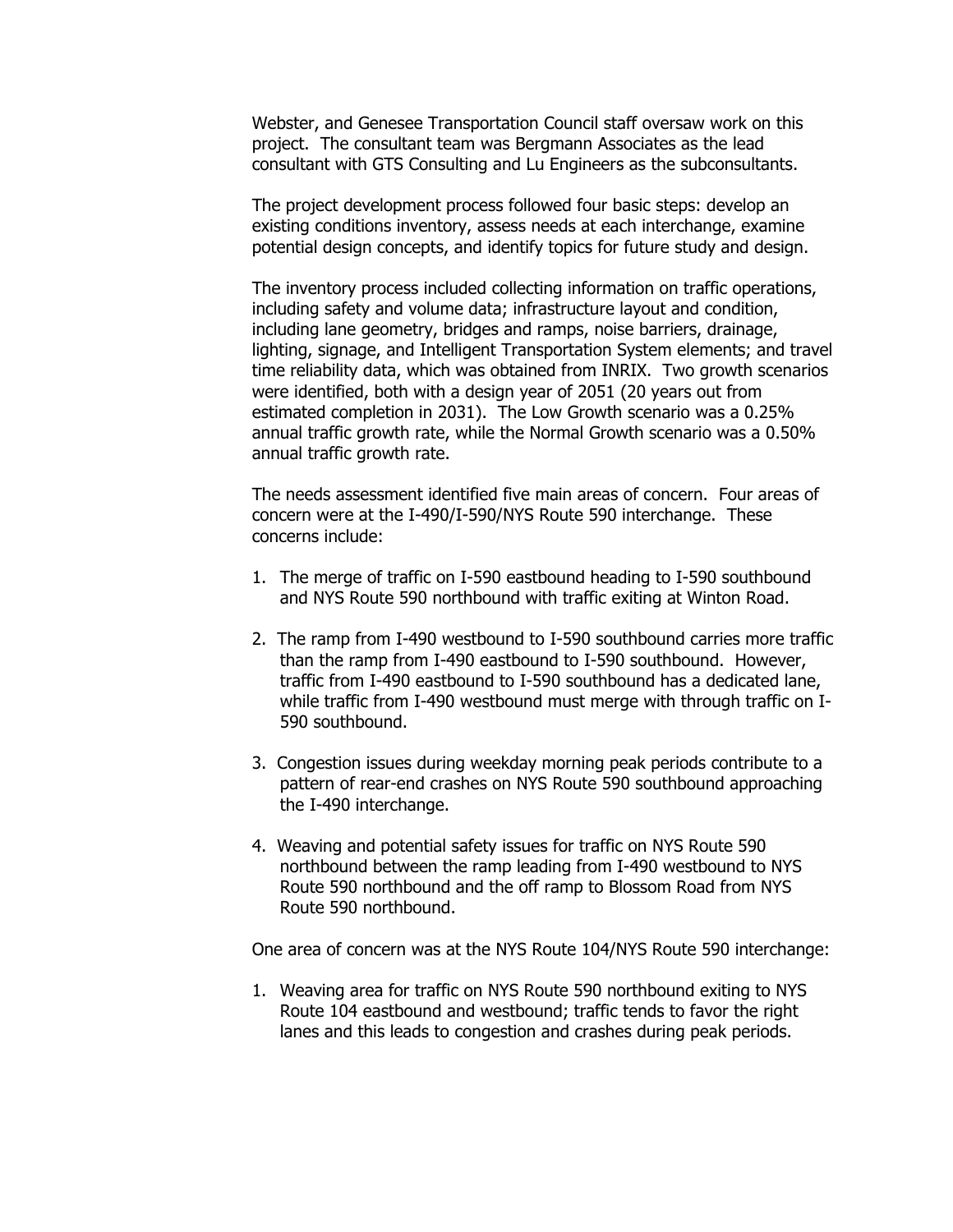The following potential design concepts were developed and modeled to determine whether they would help resolve the issues identified in the needs assessment:

Concept 1: Add an auxiliary lane to I-490 westbound from Culver Road to Winton Road to help separate traffic exiting at Winton from traffic heading to NYS Route 590 northbound or I-590 southbound.

Concept 2: Reconfigure I-590 southbound at the interchange with I-490 so that traffic from I-490 westbound to I-590 southbound has its own travel lane; traffic from I-490 eastbound to I-590 southbound would then have to merge onto I-590 southbound.

Concept 3: Address recurring congestion on NYS Route 590 southbound in the morning peak period by adding a new southbound lane from Browncroft Boulevard south to the ramps to I-490 eastbound and westbound.

Concept 5: Address recurring congestion on NYS Route 590 northbound in the evening peak period by adding a weaving lane on NYS Route 590 northbound starting at the ramp from I-490 westbound through the Blossom Road interchange to the exit ramp to Browncroft Boulevard.

Concepts 6 & 8: Extend the right lane on NYS Route 590 northbound north to the ramps for NYS Route 104 eastbound and westbound to provide additional space for drivers to select the lane they want to be in to access 104; also, Concept 8 would add a lane to the ramp from NYS Route 590 northbound to NYS Route 104 eastbound. The NYS Route 104 westbound ramp would remain at two lanes. NYS Route 104 eastbound would be four lanes, narrowing down to three on the approach to the Irondequoit Bay Bridge.

Concepts 4 & 7: Discarded as infeasible due to technical/engineering challenges and/or would not provide operational improvements

c. **Regional Fleet Electrification Study** (UPWP Task (8552) / Proposed Council Resolution 22-16 (G/FLRPC)

Joe Bovenzi presented the Executive Summary of the report. The purpose of this project was to develop a strategy for advancing fleet electrification in the Genesee-Finger Lakes Region. Fleet electrification is the process of converting fleets from fossil fuel sources to electricity. The need to better understand and document this process was the reason this study was done. The report was developed by G/FLRPC staff. The study area included the entire Genesee-Finger Lakes Region. The focus was on public fleets, but the study lessons were also applicable to private fleets.

The report is organized into several sections, including an introduction to fleet electrification, which documents the benefits and challenges of fleet electrification and the current state of vehicle electrification in the region; an overview of regional economic and workforce development opportunities for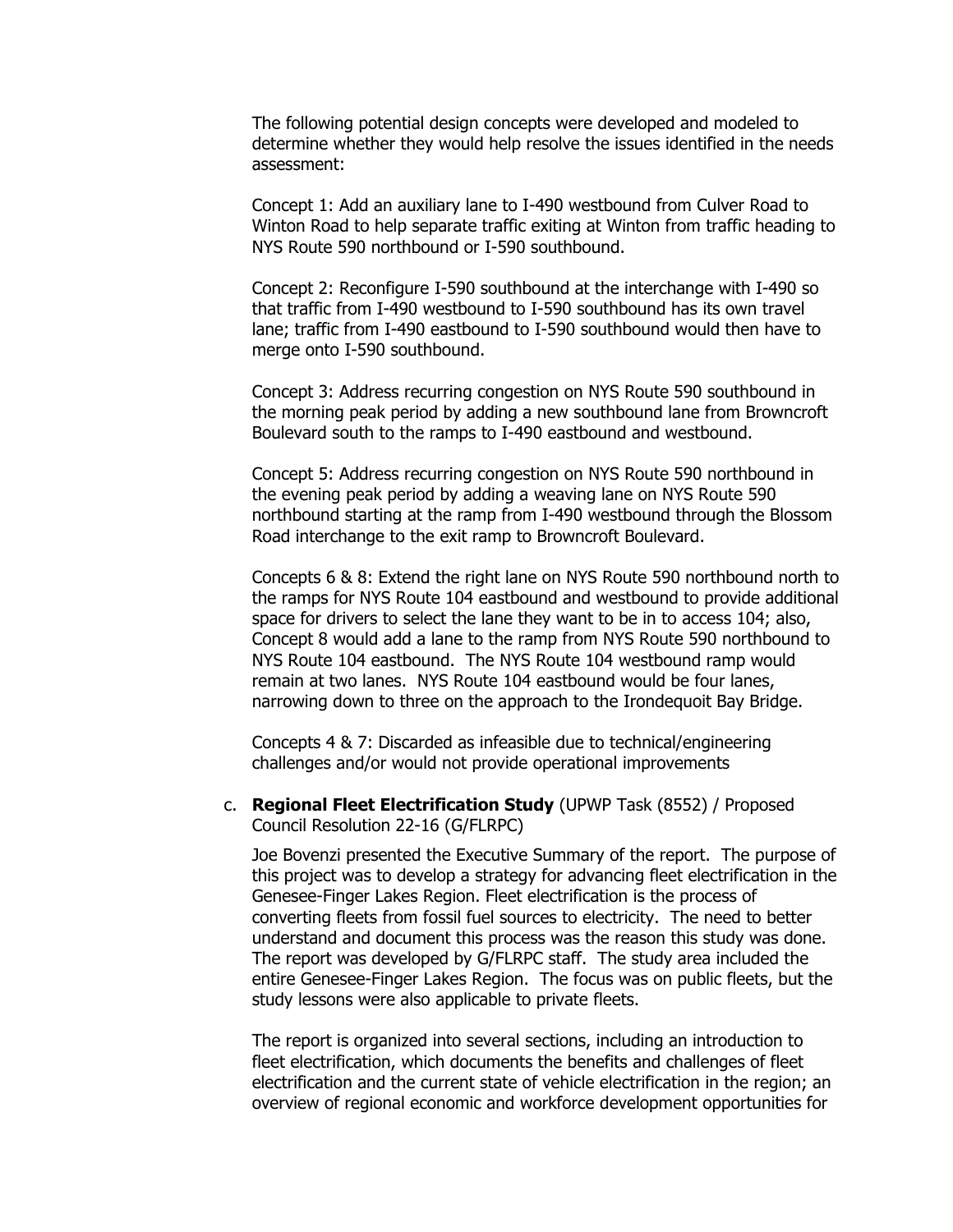supporting electric vehicle adoption; summaries of lessons learned from three case study partners (the Rochester Genesee Regional Transportation Authority, the City of Rochester, and Fairport Electric); a review of recommendations including federal, state, and local government actions in support of electrification such as electric vehicle supportive policies, charging station deployments, and public education and outreach on EVs; and how-to guides that provide fleet operators with step-by-step guides to the fleet electrification process. This process is still in its early stages, so there may be opportunities for future studies in this area as more information about the fleet electrification process becomes available.

## **Tom Frys moved to recommend approval of Resolutions 22-14 through 22-16; Richard Perrin seconded the motion. The motion passed unopposed.**

#### **b) Transportation Improvement Program**

1. Action concerning modifying the FFYs 2020-2024 TIP

Scott Leathersich suggested grouping Items 5.b.1.a through 5.b.1.c into a single action. No Member or Alternate objected.

He noted that modifications included in Planning Committee Resolutions 22-7 through 22-9 were reviewed by the TIP Development Committee.

a. Increasing the Total Cost of the Farmington Rd Bridge over Ganargua Creek project / Planning Committee Resolution 22-7 (Wayne County)

Alex Kone reported that the increase in Construction funding will cover the difference between the amount programmed and the lowest bid received.

b. Increasing Total Cost of the CR 30 (Oatka Rd) Rehabilitation project / Planning Committee Resolution 22-8 (Wyoming County)

Alex Kone reported that the additional Detailed Design and Construction funding will match the latest Engineer's Estimate.

c. Increasing the Total Cost of the Rt 33A over Erie Canal Bridge Replacement project / Planning Committee Resolution 22-9 (NYSDOT)

Alex Kone reported that project coordination with NYSDOT Main Office has exceeded estimates and that additional design funds are needed to meet costs.

Rich Perrin asked about what strategies were proposed for utilizing FFY 22 balances. James Stack replied that the funds will be used to both provide for additional costs in the current fiscal year and to accelerate design phases for projects selected through the development of the FFYs 2023-2027 Transportation Improvement Program.

**Mitch Rowe moved to approve Planning Committee Resolutions 22-7 through 22-7; Tom Frys seconded the motion. The motion passed unopposed.**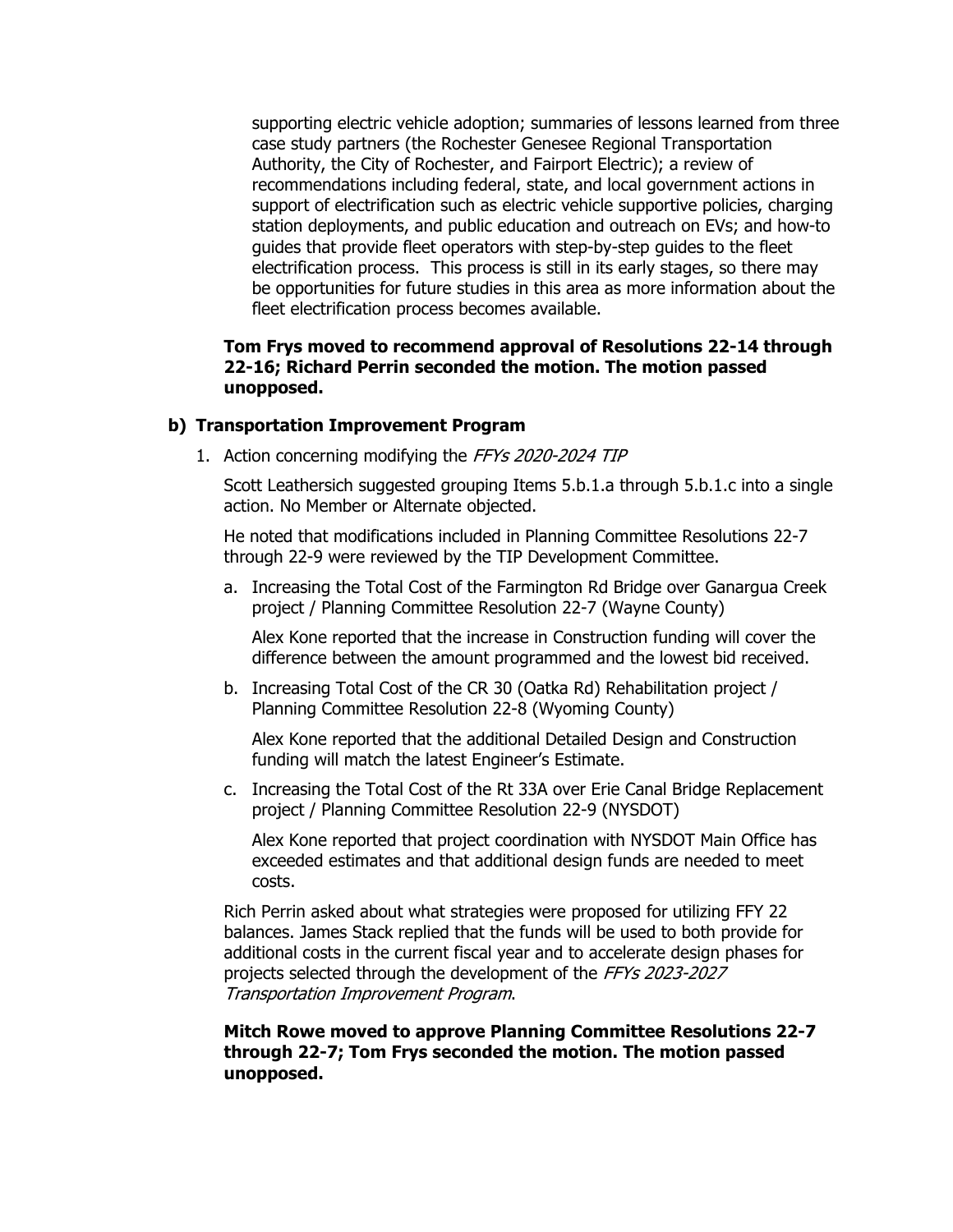2. Action concerning approving the Draft FFYs 2023-2027 Transportation Improvement Program for public review

James Stack announced that this item is being removed from the agenda. He reported NYSDOT Main Office is now intending to adopt the next Statewide Transportation Improvement Program by November 1, 2022. GTC staff will provide an updated TIP development schedule at the next Planning Committee meeting.

Joel Kleinberg noted that NYSDOT has finalized the Capital Program Update and notified him yesterday that he can now share project information for the TIP development process.

3. Action concerning approving the Draft Transportation Conformity Determination for the Long Range Transportation Plan for the Genesee-Finger Lakes Region 2045 and 2023-2027 Transportation Improvement Program for public review

James Stack announced that the item is being removed from the agenda and will be considered in July in conjunction with the Draft FFYs 2023-2027 Transportation Improvement Program.

#### **c) Long Range Transportation Plan**

(No Action Items)

#### **d) Related Activities**

1. Recommendation to the GTC Board on adopting the Title VI/Nondiscrimination Implementation Plan / Proposed Council Resolution 22-17

Lori Maher noted that since GTC is a subrecipient of federal metropolitan planning funds from both the Federal Highway Administration (FHWA) and the Federal Transit Administration (FTA), GTC is required to comply with Title VI of the Civil Rights Act of 1964 (Title VI), which prohibits discrimination based on upon race, color, and national origin. Other nondiscrimination authorities and executive orders provide protection against discrimination based on gender, age, disability, low-income status, and limited English proficiency.

The purpose of Title VI/Nondiscrimination Implementation Plan is to document policies and expectations to ensure continuous compliance with Title VI of the Civil Rights Act of 1964 and additional nondiscrimination authorities and executive orders. To ensure continuous compliance with Title VI, the U.S. Department of Transportation established reporting requirements for federal-aid recipients under different scenarios. FHWA and FTA each have requirements that are acknowledged in the Plan.

The Plan includes demographic data and analysis in our Planning Region, ongoing activities to reduce barriers to participate, assurances, public notice, and other supplemental plans including Limited English Proficiency Plan.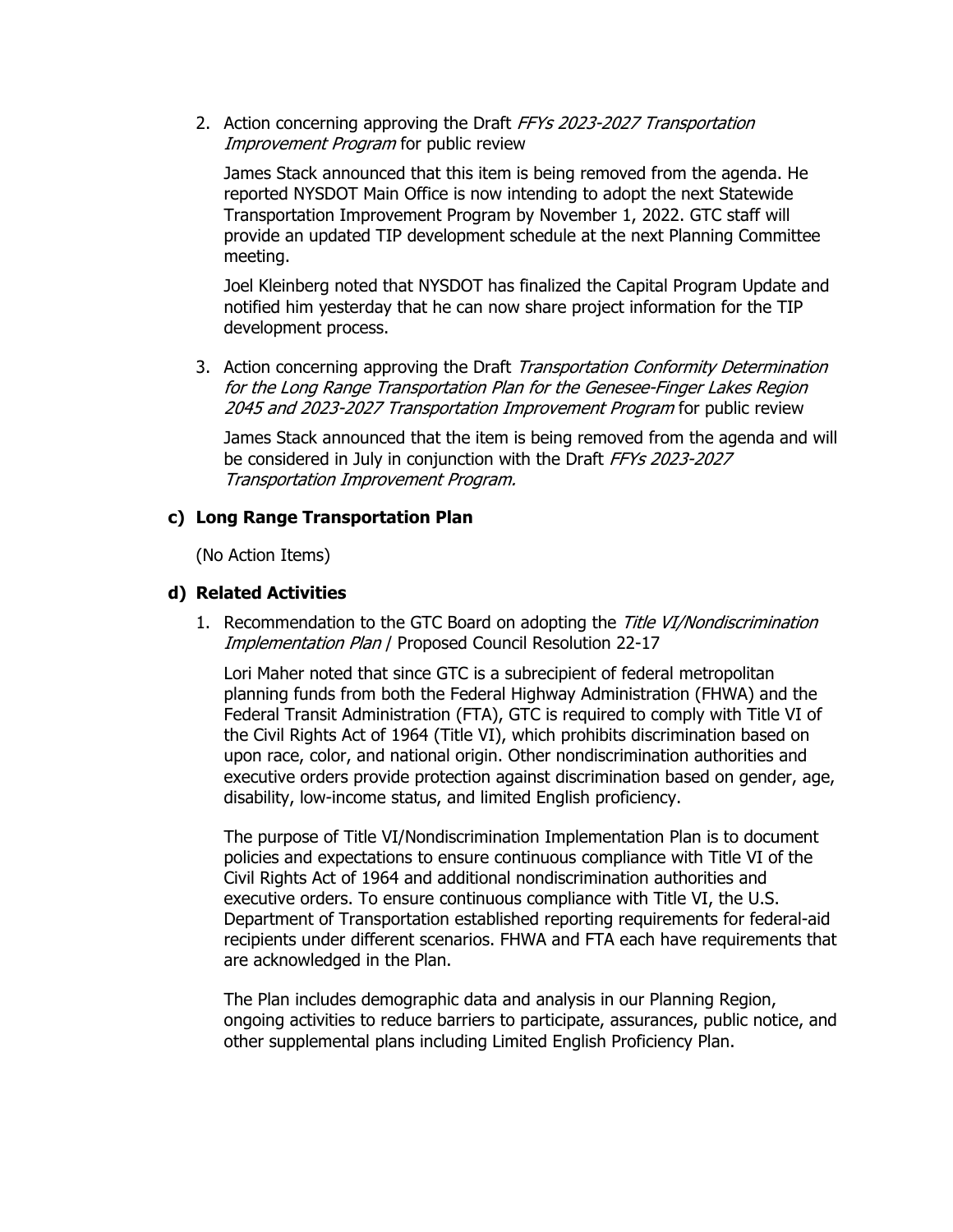She noted that upon approval by the GTC Board, the Plan will be submitted to NYSDOT Office of Civil Rights, published and implemented immediately. It will be updated every two years.

Richard Perrin suggested that the demographic tables include a breakout of the City of Rochester within Monroe County. James Stack said that the final version can include that distinction.

### **Richard Perrin moved to recommend approval of Resolution 22-17, with the suggested changes; Joel Kleinberg seconded the motion. The motion passed unopposed.**

2. Recommendation to the GTC Board concerning amending the GTC By-Laws / Proposed Council Resolution 22-18

James Stack reported that the current By-Laws require the GTC Board meetings be held in accordance with NYS Open Meetings Law. He noted that since GTC started conducting remote meetings in May 2020, staff have noted an increase in the level of observation of GTC Board and Planning Committee meetings by members of the public.

He reported that the New York State Committee on Open Government has issued an opinion that Metropolitan Planning Organizations are established pursuant to federal requirements and, therefore, are not subject to the Open Meetings Law.

The proposed revisions would follow the spirit of the Open Meetings Law and specific requirements would be described in the GTC Public Engagement Plan.

## **Tom Frys moved to recommend approval of Resolution 22-18; Tim McElligott seconded the motion. The motion passed unopposed.**

#### **6. Reports**

#### **a) Status of UPWP Projects**

GTC - Jim Stack reported:

- GTC Strategic Planning: NYSDOT Main Office has distributed new TIP funding Planning Targets based on IIJA/BIL apportionments for programming the next TIP. Staff is staying informed of the forthcoming rulemaking related to new and existing programs.
- Long Range Transportation Plan Update/Implementation: No activity to report.
- Genesee-Finger Lakes Scenario Tool: Final reports have been drafted. Project is expected to be presented for closeout in June.
- Staff Technical Assistance: Staff have drafted a Scope of Work for the Village of Sodus Point to review and comment.
- Household Travel Data Collection: No activity to report.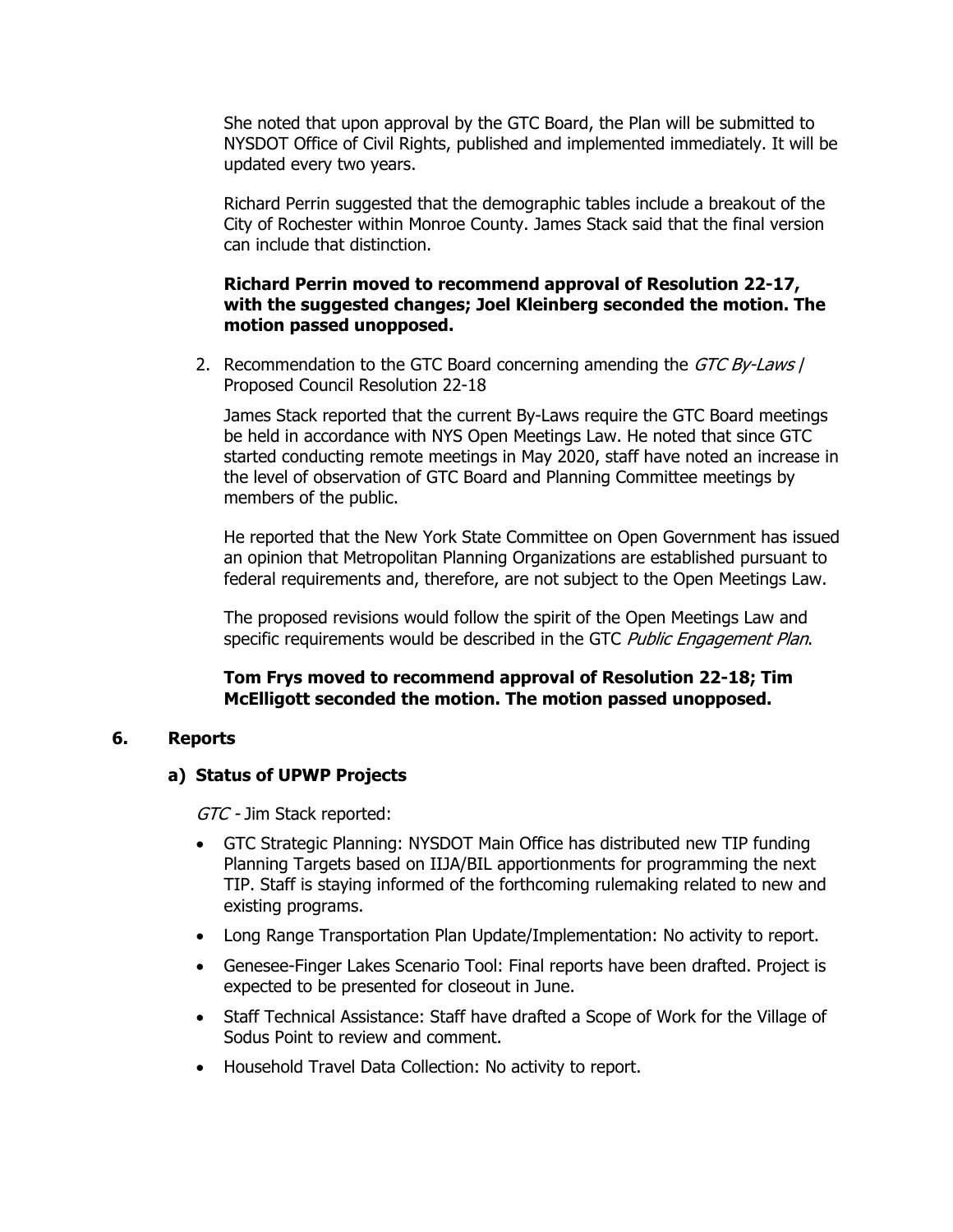- Complete Streets Program: Staff is waiting on guidance from FHWA before advancing this task.
- Genesee-Finger Lakes Regional Resiliency Plan: Staff is waiting on guidance from FHWA before advancing this task.
- Travel Time Data Collection Program: No activity to report.
- Rt. 96 over Rt. 14 Strategic Divestment Analysis: No activity to report.
- Genesee-Finger Lakes Regional Performance Measurement Monitoring & Evaluation System: The consultant has been working with RTOC staff to finalize and test various modules in a layered approach to ensure functionality with each step. The contract was recently extended until October to ensure time for finalizing all modules and closing out the project.
- Cross Asset Highway and Bridge Evaluation and Prioritization Tool: No activity to report.
- Genesee-Finger Lakes Regional Freight Plan Update: No activity to report.

 $G/FLRPC -$  Joe Bovenzi reported:

- Regional Land Use Monitoring (2021): No activity to report.
- Implementing Complete Streets in the G-FL Region; A Guidebook: Staff are still working with the Village of Perry and will conduct a second round of outreach.
- The Last Mile (or less): Site Plan Review for Multimodal Transportation: The Scope of Work will be presented to the Planning Committee at a later date.
- Regional Fleet Electrification Study: A closeout presentation was made under Item 5.a.2

Livingston County –

 Lakeville Corridor Strategic Plan: A Scope of Work was presented under Item 5.a.1

Monroe County - Rochelle Bell and Tom Frys reported:

- Land Use Monitoring: Four municipalities still have yet to submit their permit data. Staff will submit the annual summary in July for the August Planning Committee meeting.
- Monroe County High Accident Location Program: 18 of 36 locations are complete for the 2021 list. Four locations are being analyzed.
- Monroe County Comprehensive Active Transportation Plan Public outreach has been in-person at the Lilac Festival and through the project website. The first public meeting will be held on June 29 at the Olmstead Lodge at Highland Park. The first Project Advisory Committee (PAC) meeting has been held and the PAC will meet again in June.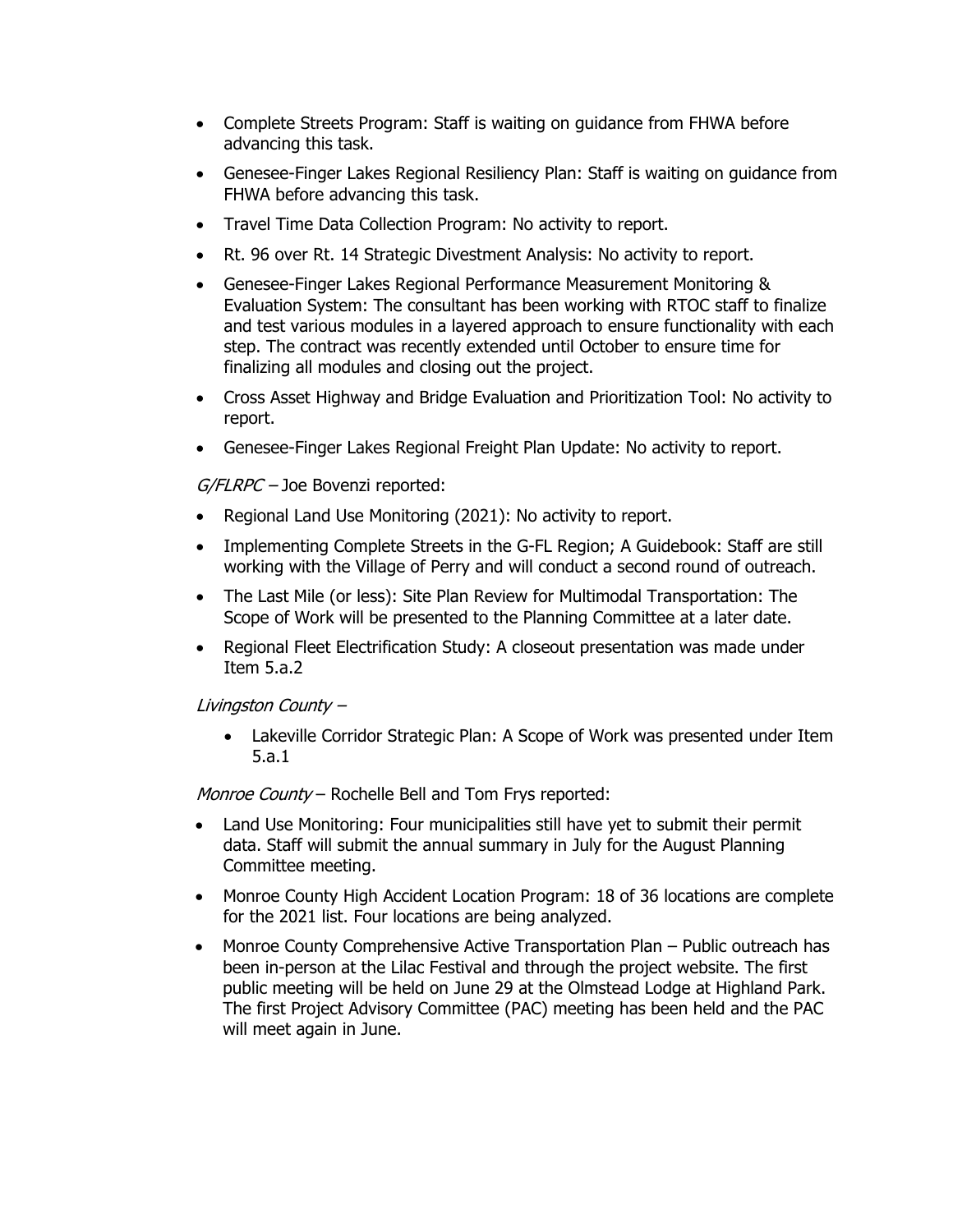NYSDOT – Joe Bovenzi reported:

- Regional Traffic Operations Center (RTOC) Strategic Plan: A kickoff meeting was held on May 5. The consultant team is starting work on the needs assessment
- City of Rochester Downtown Sign Assessment: A Scope of Work was presented under Item 5.a.1.
- Ramp Reconfiguration Study: A closeout presentation was made under Item 5.a.2

Ontario County - Jody Binnix report:

 Ontario County Freight Rail Corridor Development Plan - Area 2: Ontario County continues to develop the Scope of Work for Planning Committee consideration.

City of Rochester - Holly Barrett reported:

 City of Rochester Active Transportation Master Plan: City staff met with Toole Design for an internal kickoff. The first Project Advisory Committee (PAC) meeting is expected to be held at the end of May or early June and will approve an outreach plan then. The City Plan will coordinate with the Monroe County ATP.

RGRTA – Eric Farr reported:

- RTS System Performance Monitoring and Refinement: Staff are continually analyzing fixed route performance and timing for RTS Connect service. RGRTA is hoping to reinstate additional Frequent Service routes.
- Rural Village and City Local Route Study: The RGRTA Board awarded the contract to the consultant team in March. A kickoff meeting was held in early May. The project is expected to be completed by early 2023.
- Rural On Demand Transit Study: A Scope of Work presented under Item 5.a.1
- On Route Charging Feasibility Study: Staff are continuing to review the draft report and will meet on May 20 to approve recommendations for the final report.

Wyoming County - Devin Blue reported:

 Wyoming County High Accident Locations Program: The Scope of Work will be presented at a later date.

Other Agencies – GTC staff reported:

- Arcade Multi-Use Trail Feasibility Study: No activity to report.
- Canal Ponds Business Park Connectivity Study: A Scope of Work was presented under Item 5.a.1
- Village of Perry Transportation Safety and Access Study: The project is expected be presented for closeout in June.
- Victor Street Connectivity and Access Plan: An Alternatives memo was distributed on March 23 for steering committee review. The steering committee met April 4 to discuss the Alternatives memo. The consultant has revised the memo based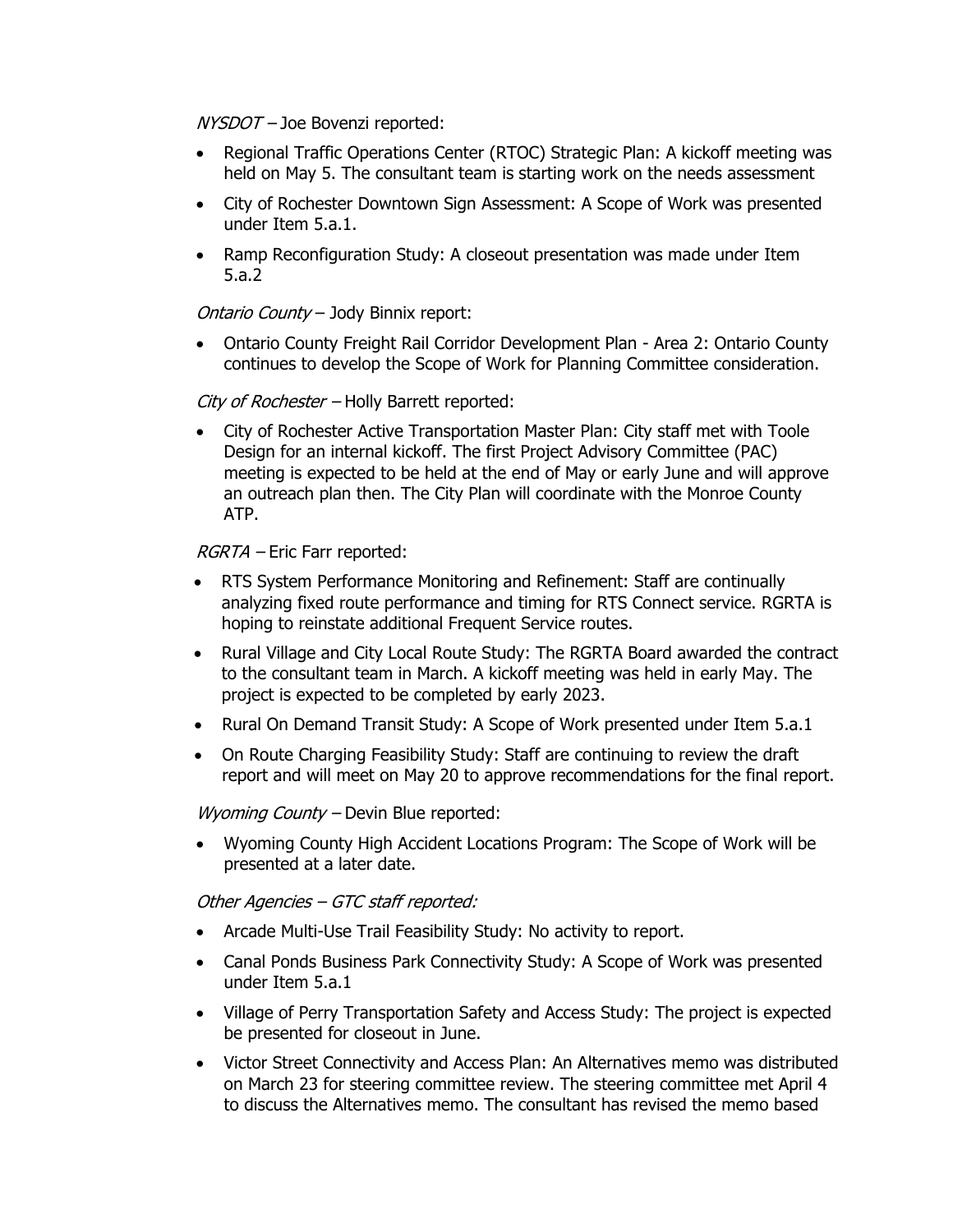on Steering Committee feedback.

- Beh Industrial Park Traffic Optimization Study: A closeout presentation was made under Item 5.a.2.
- West Webster Hamlet Revitalization Plan: The first Steering Committee meeting was held March 15 and included a walking tour. The first Citizen Advisory Committee meeting is scheduled for May 18. The next Steering Committee meeting is scheduled for May 31.
- Village of Warsaw Active Transportation Plan: The Scope of Work will be presented at a later date.

#### **b) TIP Staff Modifications**

Alex Kone reported that since the last Planning Committee meeting that there were five projects modified:

Add non-Federal Funds

- School St Bridge over Salmon Creek (Wayne County on behalf of the Town of Sodus)
- City of Batavia Highway Preventive Maintenance (City of Batavia)

#### Advancing Phases

- French Rd over Allen Creek Bridge Rehabilitation (NYSDOT on behalf of the Town of Brighton)
- Lakeshore Rd over Unnamed Creek Bridge Replacement (NYSDOT on behalf of Orleans County)

#### Clarifying Description

• I-390 over Plaza Drive Bridge Deck Replacement (NYSDOT)

#### **c) Federal Legislative and Funding Update**

James Stack reported that GTC's Infrastructure Investment and Jobs Act (IIJA) information portal has been updated to include the latest discretionary funding opportunities, including the Safe Streets and Roads for All program.

He added that the third Continuing Resolution for the Federal Fiscal Year 2022 had funded the Federal government through March 11. Now that a full year budget has been passed, USDOT staff can now work on new programs included in IIJA.

#### **d) Other GTC matters**

There were no additional GTC matters.

#### **e) Public Engagement Highlights**

Lori Maher reported there were two new and ongoing public involvement opportunities in the region in the months of April and May.